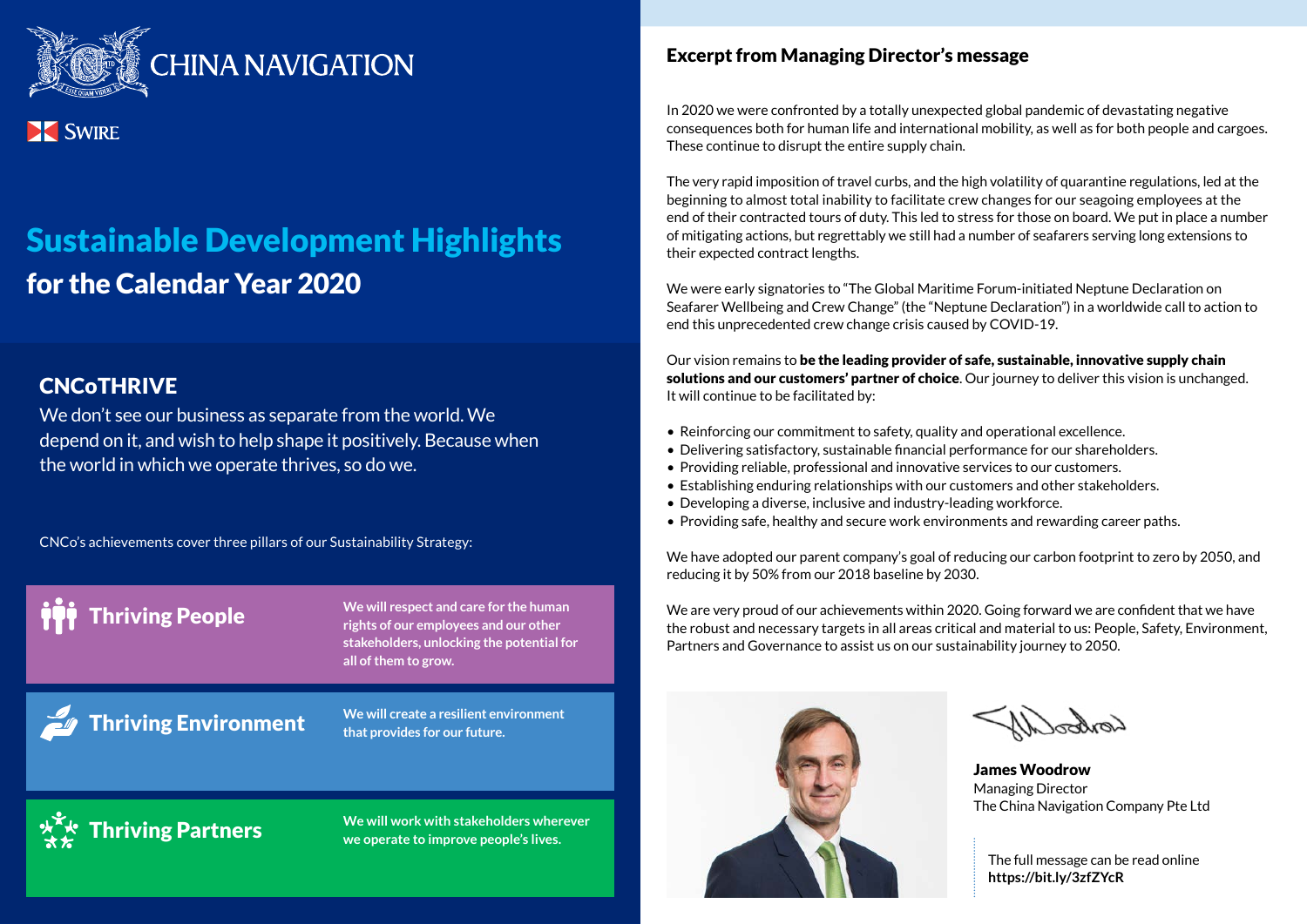#### Sustainability Metrics Dashboard

| <b>Environmental</b>                                    |                                                                                              | <b>Social</b>                                           |
|---------------------------------------------------------|----------------------------------------------------------------------------------------------|---------------------------------------------------------|
| <b>Climate Footprint</b>                                | <b>Other Air Emissions</b>                                                                   | <b>Employee Health and Safety</b>                       |
| <b>Emissions</b><br>Metric tonnes (t) CO <sub>2</sub> e | Metric tonnes (t)                                                                            | <b>Lost Time Injury Frequency</b><br>T<br>Rate (LTIFR)* |
| Scope 1<br>$y$ -o-y<br>1,840,063<br>8.26%               | NO <sub>v</sub><br>$y$ -o-y<br>45,636<br>$-8.73%$<br>$50x$ 9,248<br>$V - O - V$<br>$-78.22%$ | .<br>0.53                                               |
| Scope 2<br>$y$ -o-y<br>382                              | <b>Particulate matter</b><br>$y$ -o-y<br>$-8.89%$<br>3,642                                   | <b>Diversity</b>                                        |
| $\triangle$ 4.24%<br>Scope 3<br>$y$ -o-y                | <b>VOC</b><br>$y$ -o-y<br>705<br>$\sqrt{8.43\%}$                                             | Seagoing employees by<br>S<br>gender identity           |
| 2,514<br>56.29%                                         | <b>Black Carbon</b><br>new metric<br>16,688                                                  | 98.2% male<br>1.8% female                               |

# **Responsible Ship**

Recycled *MV Forum Samoa 4*, *MV Kwangtung*, *MV Kweilin*, *MV Melanesian Pride* with **zero injuries** and **zero pollution incidents**.

Between **98.9%** and **99.7%** of vessels by weight was recycled, reused or upcycled.





# \*per million manhours **Total Reportable Case Frequency Rate (TRCFR)\* 1.71 Shore-based employees by gender identity 56% male 44% female 1.8% female Governance Business Ethics Corruption Cases Grievances**

9 **reported** / 6 **substantiated and addressed**

## **0**

**0**

**Fines and Sanctions**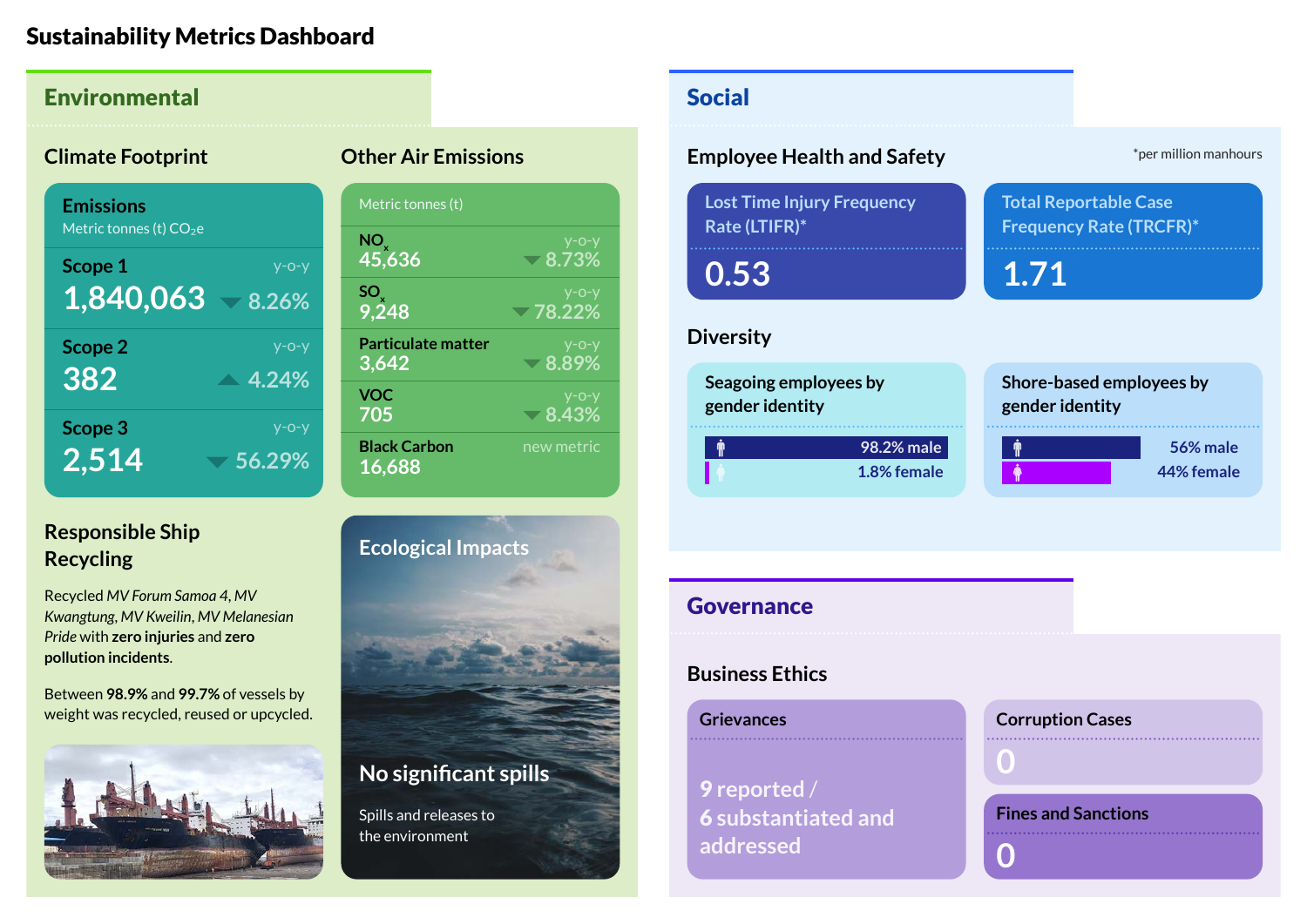CNCo formed a Diversity and Inclusion (D&I) Council to develop a comprehensive and integrated D&I strategy to drive organisational best practices, goals and objectives. We also set up Employee Action Groups (EAGs). These are voluntary, employee-led groups empowered to brainstorm and act on ideas that foster inclusivity in our diverse workforce. We prioritised Gender and Culture for the EAGs to work on.



CNCo continued to improve our fleet fuel efficiency through various our seagoing employees and all our stakeholders. Technical and Operational (T&O) measures which resulted in a USD 6.2 million in fuel savings and the reduction of 38,446 tonnes of  $CO<sub>2</sub>$  $(tCO<sub>2</sub>)$  emissions to the environment over the reporting period.



During 2020 we achieved significant reductions in the use of Single-Use Plastic Water Bottles (SUPWBs) on board our bulk and liner fleet:

- Swire Bulk fleet reduced SUPWBs consumption by 41.58% y-o-y.
- Swire Shipping fleet reduced SUPWBs consumption by 99.59% y-o-y.



**During 2020 we achieved significant reductions in the use of Single-Use Plastic Water Bottles (SUPWBs) on board our bulk and liner fleet.**

CNCo awarded a grant to Eastern Highland Family Voice (EHFV), an NGO operating in Goroka, Papua New Guinea (PNG), for its programme: *Keeping Kids Safe in the Eastern Highlands*. We sponsored the position of the Child Protection Officer, who works towards assisting most vulnerable children to avoid abuse, violence and exploitation. During its first year, the programme reached out to over 5,000 students, parents and the communities at large, educating them on the rights of children and offering counselling services.

**During its first year, the programme reached out to over 5,000 students, parents and the communities at large.**

We continued our support of the Family Support Centre (FSC) in Honiara, Solomon Islands, under the programme: *Responding to Violence Against Women and Girls in Solomon Islands*. In 2020 the FSC provided services to 4,392 women, men, boys and girls.





We ran 38 Safety Awareness Courses for senior officers, junior officers and ratings, involving a total of 435 seagoing employees. Such training is critical to maintaining and enhancing the safety of